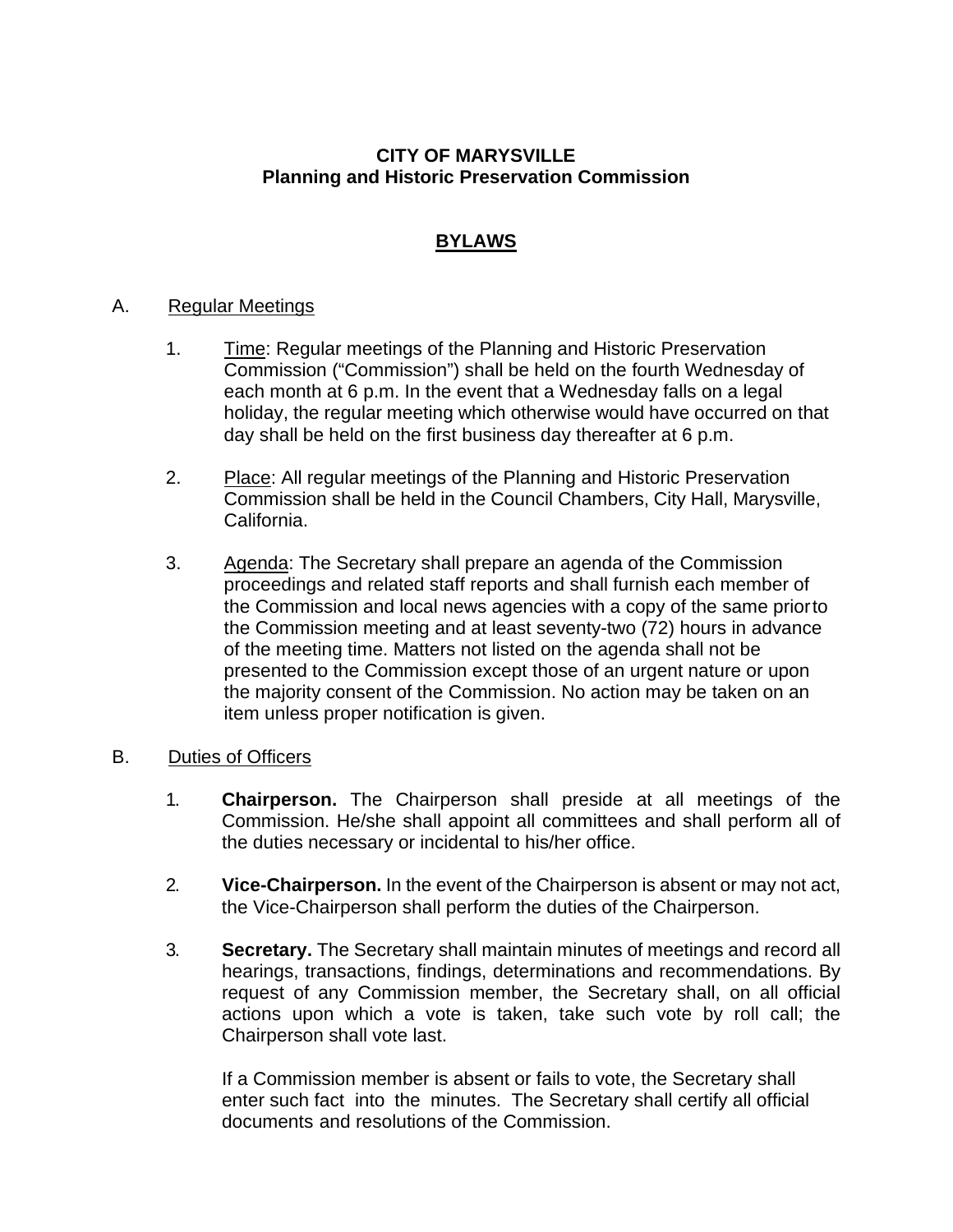# **CITY OF MARYSVILLE BYLAWS PLANNING COMMISSION PAGE 2**

The Secretary shall report to the Commission on procedural matters pertaining to items before the Commission. He/she shall examine incoming mail for proper referral and answer correspondence as directed by the Commission. He/she shall maintain records of operations and shall perform such other duties as may be assigned by the Commission.

# C Special Meetings

The Chairperson or a majority of the members of the Commission may call special meetings of the Commission to order providing that the time, place and agenda is delivered to every Commissioner and local news agencies at least twenty-four (24) hours prior to any such special meeting.

### D Agenda

Copies of the agenda and staff report are normally mailed to the applicant and the Commission and shall be made available to the public at least 72 hours prior to a regular meeting. Agendas are also provided to the public at the meeting.

### E Elections

Annually at the first meeting in January, the Commission shall choose one of its members as Chairperson and one of its members as Vice-Chairperson.

### F Call to Order

The Chairperson shall take the Chair precisely at the hour appointed for the meeting and shall immediately call the Commission to order. In the absence of the Chairperson or Vice-Chairperson, the Secretary shall call the Commission to order, whereupon a temporary Chairperson shall be elected by the members of the Commission present. Upon the arrival of the Chairperson or Vice- Chairperson, the temporary Chairperson shall immediately relinquish the Chair upon the conclusion of the business immediately before the Commission.

#### G Roll Call

Before proceeding with the business of the Commission, the Secretary or his/her deputy shall call the roll of the members, and the names of those present shall be entered in the Minutes.

#### H Attendance

Each Commission member is expected to exercise his/her best efforts to attend each meeting of the Commission. It is understood that from time to time, circumstances beyond the control of the Commissioners will require and dictate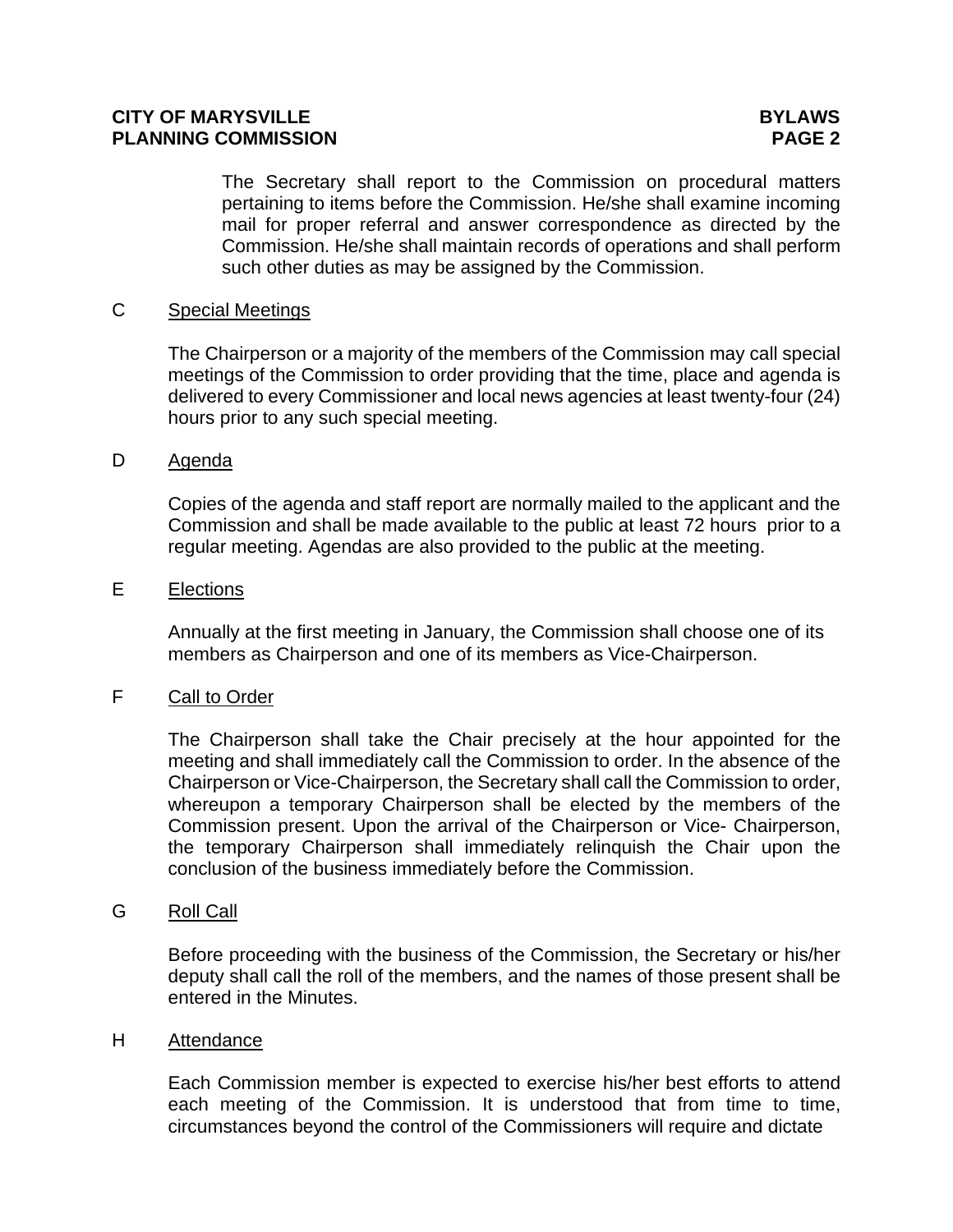the absence of the Member from a Commission meeting. Members shall advise the Chairperson of the Commission in advance of the meeting of their anticipated absence and the reason therefore. The Chairperson shall reflect in the Minutes of the Commission meeting the Commissioner's absence, the reason therefore, his/her prior contact by the Commissioner advising him of the Commissioner's anticipated absence, and such shall then constitute an excused absence. All other absences by a Commissioner from the Commission meetings shall constitute unexcused absences. Pursuant to Section 2.40.40 of the Municipal Code, three (3) consecutive un-excused absences by a Commissioner or failure to attend at least 75 percent of all commission meetings during a six-month period are grounds for removal of said Commissioner from the Commission by appropriate Council action. The Secretary of the Commission shall advise the City Council whenever a Commissioner has three (3) consecutive un-excused absences or fails to attend at least 75 percent of all meetings during a six-month period.

### I Quorum

Four Commissioners shall constitute a quorum at any regular or special meeting of the Commission except as otherwise provided in state law or ordinances of the City. No action shall be taken without receiving the affirmative vote of at least four members of the Commission.

### J. Order of Business

All meetings shall be open to the public. Promptly at 6:00 p.m. on the day of each regular meeting, the members of the Commission, the Chairperson and the Secretary shall take their regular stations in the Council Chambers, and the business of the Commission shall be taken up in the order provided in the agenda. Matters may be taken up out of agenda order upon finding that the public interest would be served and on a majority vote of the Commission.

# K. Conduct of Meetings

Public hearings and criteria for hearing items shall be in accordance with Exhibit A attached hereto and made a part thereof.

### L. Minutes

Minutes of all Planning Commission meetings shall be composed in accordance with the *"City Clerks Association of California Guidelines for Preparing Minutes for Governmental Agencies."*

### M. Committees

1. Special Committees: When desirable, the Chairperson with the approval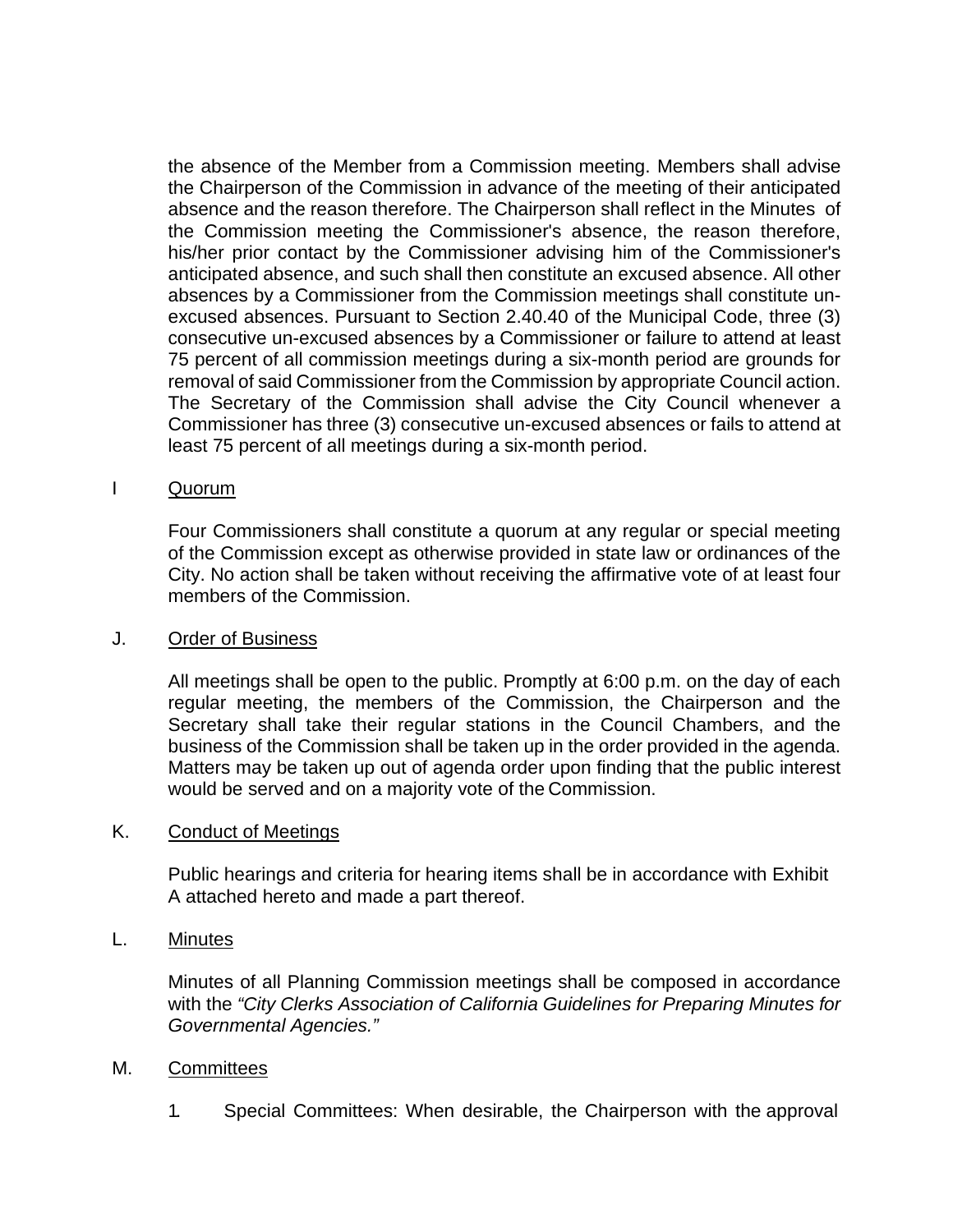of the Commission may establish special committees consistent with the Brown Act. Special committees shall be discharged at the conclusion of their assignment.

2. Architectural Review Board: In accordance with the City's Design Review Manual, an Architectural Review Board (ARB) is established consisting of three members of the Commission as appointed by the City Council. The ARB reviews Major Modification Design Review applications for recommendation to the Planning Commission. The ARB also assists the Secretary in administering the review and determination of Minor Modification Design Review Applications. The Secretary shall prepare an agenda of the ARB proceedings and related staff reports and shall furnish each member of the ARB and local news agencies with a copy of the same prior to the ARB meeting and at least seventy-two (72) hours in advance of the meeting time.

# N. Other Items

In any matter not covered by these regulations, Roberts Rules of Order will prevail.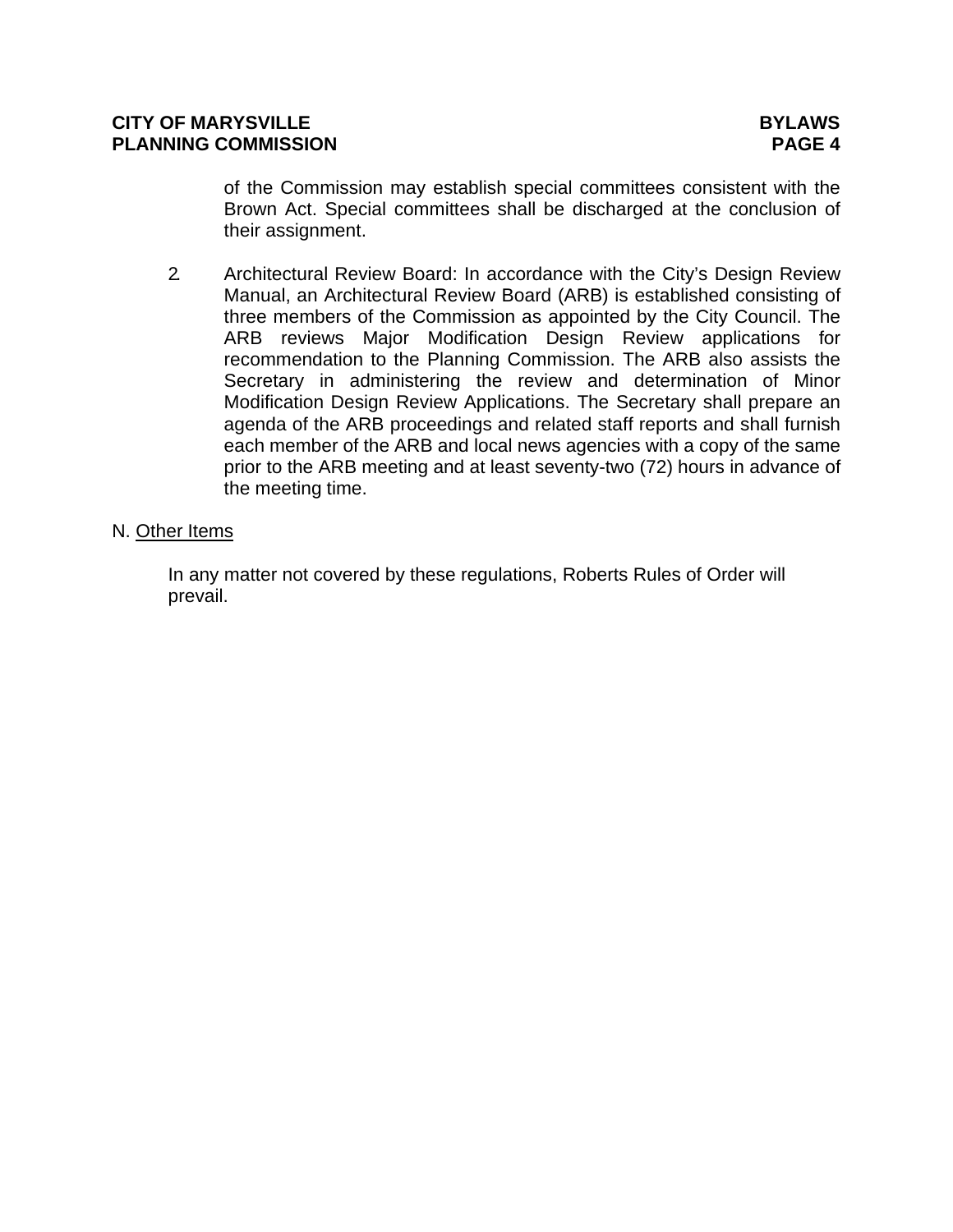# **Exhibit A Conduct of Meeting**

- 1. The Chairperson shall identify the matter to be considered by announcing the public hearing on the next sequential agenda item number and the brief description of the subject contained in the agenda.
- 2. Any Commissioner who must or chooses to be excused from participation on the issue should make known immediately upon call of the agenda item their intent to abstain from discussion or vote, step down from the dias and leave the room while the item is being discussed.
- 3. The Chairperson will call for introduction of the person(s) representing the application.
- 4. The Chairperson should request the staff report be made on the subject. The staff report shall become part of the public record.
- 5. The Chairperson may then call upon members of the Commission to see if they have questions of Planning Staff.
- 6. The Secretary will then present any other communications received concerning the application.
- 7. The Chair shall open the public hearing, and advise those present of the requirement that each speaker must be recognized and approach the rostrum to identify themselves by name and address before addressing the Commission. The Chairperson may, at his/her discretion, limit an individual's comments to five (5) minutes. No discussions between proponents and opponents shall be permitted, and all questions and remarks must be made through the Commission. The Chairperson shall recognize persons wishing to testify further.
- 8. Each person addressing the Commission must first be recognized by the Chair. That person then shall step to the rostrum and shall give his or her name and address in an audible tone of voice for the record. All remarks shall be addressed to the Commission as a body and not to any member except through the Chair. Commissioners may ask questions of those offering testimony when recognized by the Chairperson.
- 9. Upon conclusion of the public testimony, the Chair shall close the public hearing and request discussion of the issues by the Commissioners. If the Commission finds that insufficient information has been presented, or if additional information is required, it may by majority vote, continue the public hearing to another date.
- 10. The Chairperson may call upon staff for summation.